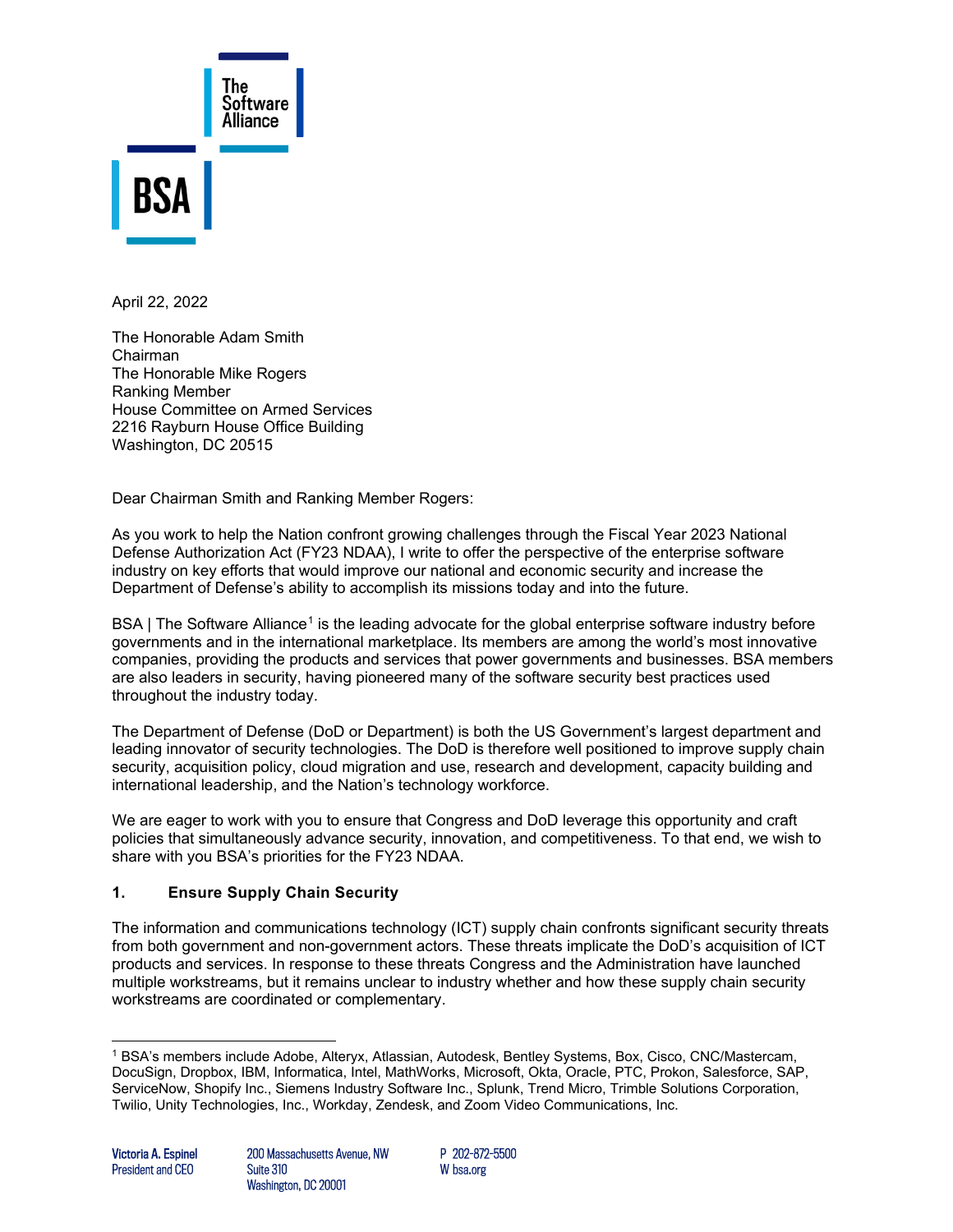#### **A. Creating a Strategic, Whole-of-Government Approach to Supply Chain Security**

BSA urges the Committee to exercise its leadership in ensuring a strategic, whole-of-government approach to supply chain security risk management that takes an assurance-based approach.<sup>[2](#page-1-0)</sup> An assurance-based approach would create incentives for companies to improve their supply chain risk management by adopting best practices. Further, risk-management is more nuanced and tailored to the current environment, and more agile to adapt to future threats, than the regulatory, interventionist approaches used over the last few years, which have been blunt instruments, challenging or impractical to implement, harmful to US industry, and all without ultimately improving risk management.

BSA expects the Committee will consider proposals for addressing ICT supply chain risks and urges the Committee to evaluate such proposals to ensure that supply chain security laws and policies: use assurance-based approaches; embrace internationally recognized, industry driven standards; utilize risk management approaches that prioritize security measures based on the most relevant and potentially impactful risks; remain transparent to the public and include notification mechanisms for impacted stakeholders and meaningful processes for resolving disputes; be enforceable, for example by establishing supply chain risk management responsibilities in vendor contracts; and support public-private collaboration.

## **B. Clarifying Section 889 of the Fiscal Year 2019 NDAA**

In Section 889 of the FY19 NDAA, Congress sought to address supply chain concerns relating to five technology companies based in China. In subparagraph (a)(1)(B), Congress prohibited government contracts with companies that *use* any "covered telecommunications equipment and services." BSA supports the national security objectives of this section but has concerns with the implementing rules that apply more broadly than for national security. The prohibition may have legitimate security implications if the covered equipment is used in connection with the performance of a government contract, but it is counterproductive when applied to all unrelated uses.

The Federal Acquisition Regulatory (FAR) Council's interim rules applying this subsection appear to apply to any "use" of covered equipment, even if that use is limited to commercial activities bearing no connection to a federal contract. In addition, the FAR Council permits an exception for the Federal Government to enter into a contract for the provision of equipment from a covered provider that does not "route or redirect user data traffic or permit visibility into any user data or packets that such equipment transmits or otherwise handles," but does not apply this exception to the *use* of the exact same equipment by a contractor. These rules do not appear to advance the national security objectives of this Committee.

BSA urges the Committee to clarify that subparagraph (a)(1)(B) applies only to use related to the performance of a government contract and that the exceptions permitted by the FAR Council apply to both subparagraph  $(a)(1)(B)$  and subparagraph  $(a)(1)(A)$ .

The Department has a waiver from implementation of Section 889 until September 30, 2022. It is therefore important for this Committee to exercise oversight of the rules that are currently in force and apply across the Federal Government, and make appropriate amendments as suggested above.

## **C. Ensuring the Supply of Printed Circuit Boards**

BSA continues to be concerned about the potential for Section 851 of the FY22 NDAA to further complicate the printed circuit board supply chain, and ultimately introduce more challenges to our national security. Section 851 of the FY22 NDAA restricts the sourcing of printed circuit boards, which do not have their own logic capabilities before chips are installed. BSA suggests the Committee urge the Department

<span id="page-1-0"></span> $2$  For additional information on BSA's recommendations for ICT supply chain security policies, see Building a More Effective Strategy for ICT Supply Chain Security, available at: [US: Building a More Effective Strategy for ICT Supply](https://www.bsa.org/policy-filings/us-building-a-more-effective-strategy-for-ict-supply-chain-security)  [Chain Security | BSA | The Software Alliance.](https://www.bsa.org/policy-filings/us-building-a-more-effective-strategy-for-ict-supply-chain-security)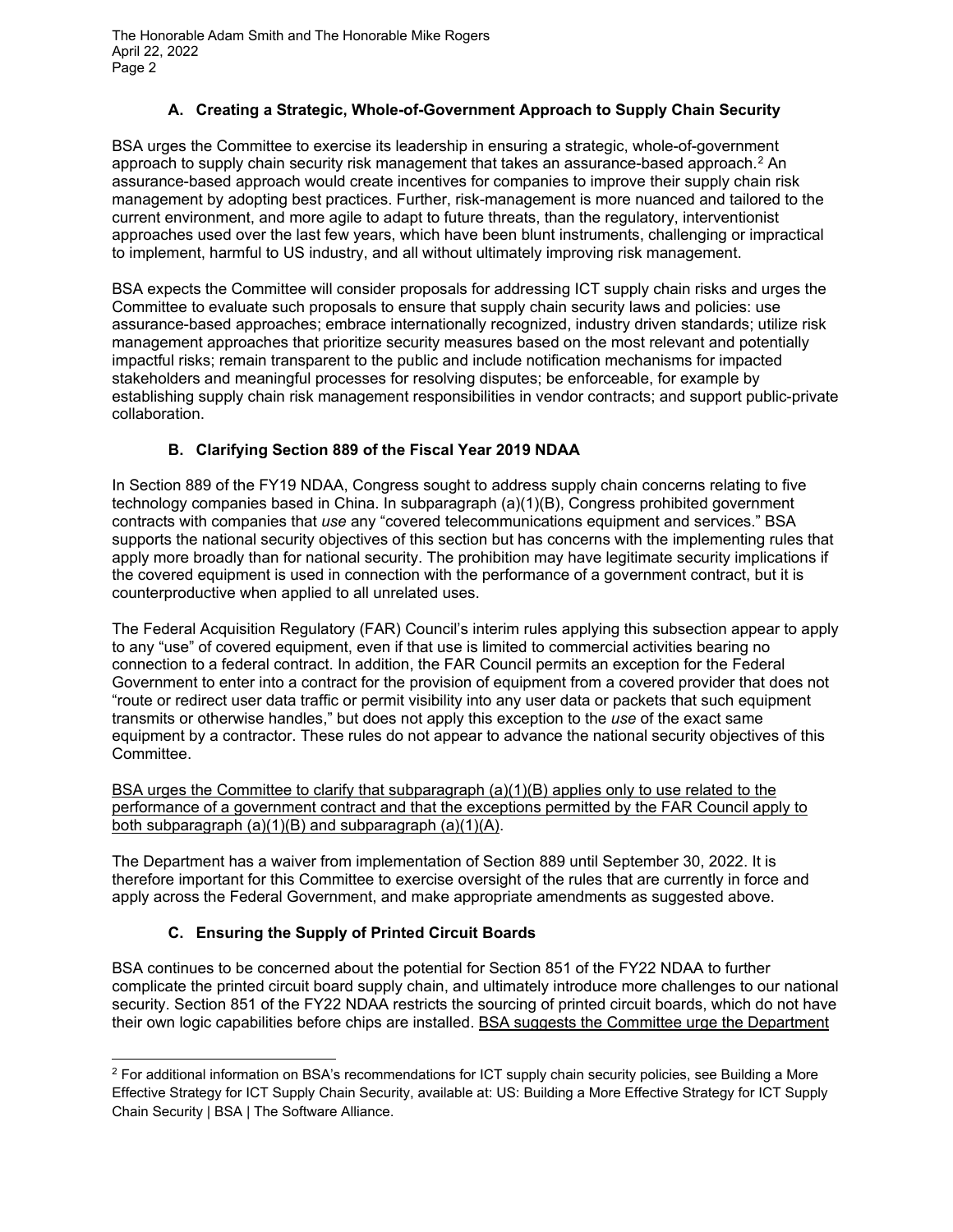to exercise the authority already granted to it to develop an inspection regime under Section 224 of the FY19 NDAA. Under this authority the DoD could facilitate conformity testing of microcomponents, including PCBs, while continuing to enable procurement of commercial and COTS items.

#### **D. Implementing the Naval Sustainment System-Supply (NSS-Supply)**

BSA is pleased that the Committee continues to support advancements in supply chain visibility. Improved visibility is critical to mapping supply chains, identifying vulnerabilities, and developing alternative and more secure sources of strategic goods and services. Increased visibility also promotes readiness and optimizes decision making by improving end-to-end logistics processes and data integration. Insights achieved through increased data integrity and expanded data analytics will drive necessary weapon system readiness improvements.

The United States Naval Supply Systems Command established a new end-to-end approach to managing naval supply chains and supporting mission performance. NSS-Supply seeks to implement a portfolio-based approach across the commercial and organic industrial base to increase predictability, capacity, and speed throughout the supply chain.

To support these ongoing improvements, BSA recommends the Committee direct the Secretary of the Navy to brief the Committee on the strategy to implement NSS-Supply, including explanations of the milestones and outcomes to be achieved under NSS-Supply; how the potential gains brought by NSS-Supply will be institutionalized to improve the end-to-end supply chain business process; and the resources needed to support NSS-Supply and a discussion of the potential to accelerate outcomes and the resources to do so.

## **2. Develop the Cybersecurity Maturity Model Certification (CMMC)**

In November 2021, the DoD announced CMMC 2.0 with an updated program structure designed to achieve the DoD's cybersecurity goals. The DoD intends to implement this updated program structure through a regulatory process, to include a public comment period, over the next year or two. As an association representing industry leaders in cybersecurity and supply chain risk management, BSA continues to support the Department's goal of improving cybersecurity and supply chain risk management.

#### **A. Ensuring Clarity for Certification Requirements**

Currently, the DoD has stated that if "contractors and subcontractors are handling the same type of FCI and CUI, then the same CMMC level will apply. In cases where the prime only flows down select information, a lower CMMC level may apply to the subcontractor."<sup>[3](#page-2-0)</sup> It remains conceivable that a subcontractor may be required to attain one level of certification for one contract, only to find out that a higher level is required for a subsequent contract. The determination of the level of certification is based on the level of sensitivity of information being handled by a contractor on a per-contract-basis. The determination of level of sensitivity can vary from service to service or even contract to contract; in other words, if each acquisition authority is allowed to establish certification requirements on its own, two acquisition authorities may set different level requirements for substantially similar services. This approach could require contractors and subcontractors to undergo certification multiple times at different levels while providing similar services – a scenario that is costly and inefficient.

BSA recognizes the Department has taken steps to minimize re-certification through the use of its Supplier Risk Performance System (SPRS), which records a supplier's CMMC level of certification for contracting officer awareness. However, this assumes that the level of certification remains the same across various contracts. To help solve this problem, BSA recommends the Committee should require the Department to evaluate, based on previous contracting histories, the anticipated certification requirements for contractors and subcontractors and provide upfront notification of these determinations.

<span id="page-2-0"></span><sup>3</sup> [OUSD A&S - Cybersecurity Maturity Model Certification \(CMMC\) \(osd.mil\)](https://www.acq.osd.mil/cmmc/faq.html)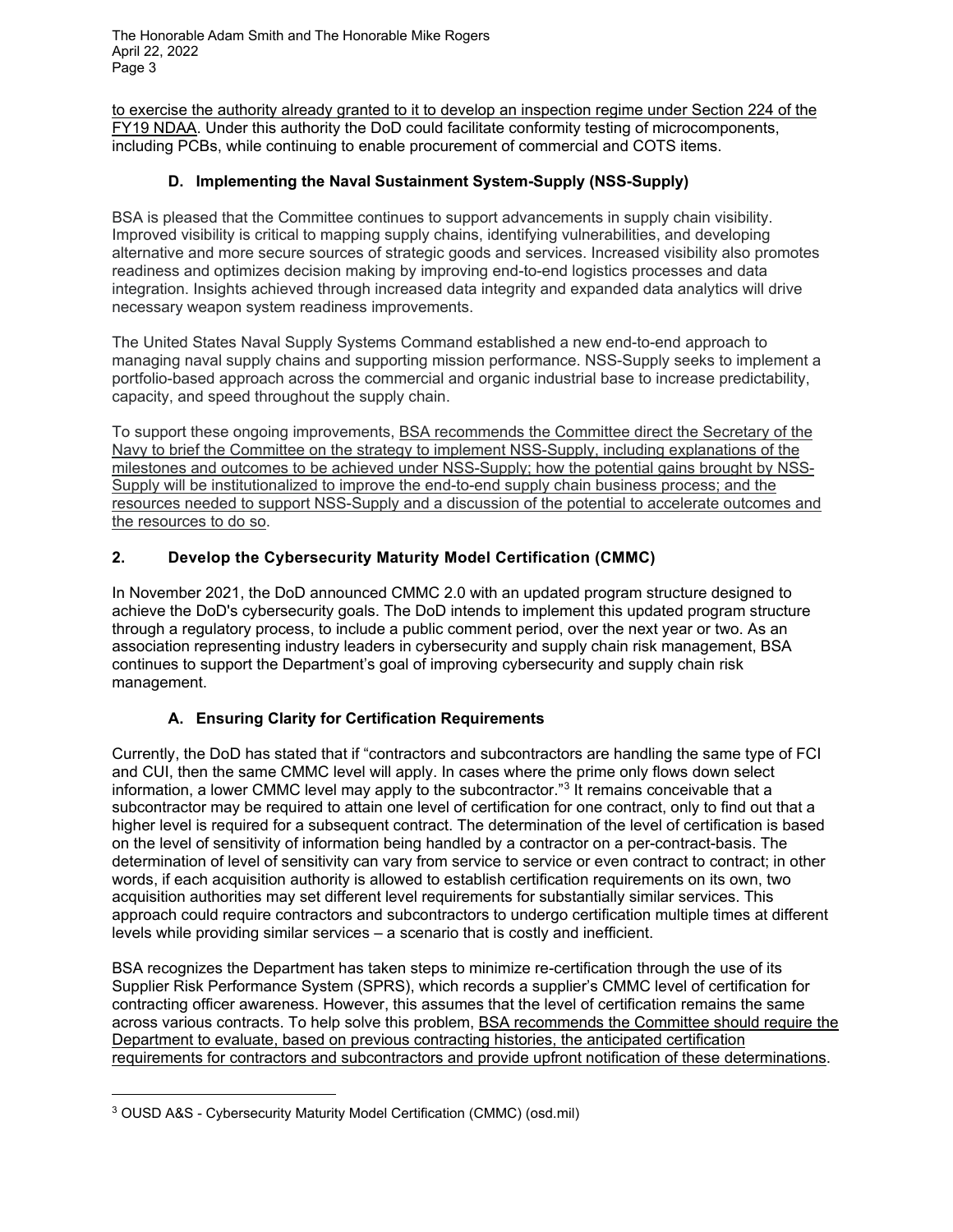#### **B. Harmonizing CMMC with Related Government Efforts and Internationally Recognized Standards**

The Department has indicated its intention to align the CMMC with other federal and internationally recognized cybersecurity and supply chain security requirements (such as the Federal Risk and Authorization Management Program (FedRAMP) and ISO 27001) to the greatest extent possible to reduce or eliminate duplication. In many circumstances, companies that have obtained these certifications already surpass the vast majority of the CMMC's control requirements. Allowing for reciprocity with other cybersecurity requirements will reduce cost and administrative burdens while, importantly, still enabling DoD to achieve it cybersecurity goals – in fact, allowing reciprocity will likely expedite DoD achieving these goals. BSA commends DoD for this commitment and BSA urges the Committee to require DoD to produce reciprocity agreements and mappings to FedRAMP, ISO, and other appropriate certification schemes that achieve DoD's goals, prior to requiring companies to undergo unnecessary or duplicative certifications.

## **3. Improve Software Acquisition and Security**

BSA is eager to see the Department continue to build on the Committee's work improving software acquisition practices. BSA believes additional steps would improve the Department's ability to harness the power of the most innovative, secure software available.

## **A. Improving the Security of Open-Source Software**

BSA appreciates the Committee's concern about the origin of source code and security of software in use by the DoD, other national security agencies, the Federal Government broadly, and in particular software that has been acquired or developed by the Department and not gone through normal acquisition channels. This concern includes the acquisition of free and open-source software (FOSS), which is routinely introduced for use by the Department or contractors and researchers working on behalf of the Department by downloading from online, open software code repositories.

These actions create significant cybersecurity risks into the Department's software development lifecycle. BSA recommends the Committee direct the Department to develop and publish policies for the acquisition and use of FOSS. In developing these policies, the Committee should require the Secretary to ensure that any external software acquired or developed for the use by the Department by any vendor, integrator, consultant, research center, or other organization, including software from an open-source community, to go through the same security evaluation, acquisition, and maintenance and sustainment processes, including: legal license review and records retention for the authorized usage and any modification of the software; vulnerability and reputation assessments of the software and its developing organization's(s') supply chain and primary developer community; compliance with NIST security standards; availability and designation of how and where to receive software support, including submitting and verifying security concerns with a designated response process from the developer; availability of product lifecycle calendar for expected period of support, upgrades, and patches to maintain the software; availability of published security bulletins identifying known vulnerabilities and mitigations, including an automated notification processes of any security updates; and software asset management to record which systems are using the software.

## **B. Embracing Best-in-Class Commercial Solutions**

DoD has often experienced cost overruns and performance issues when it has sought to develop custombuilt software to address functions that readily available commercial-off-the-shelf (COTS) solutions can already provide. For many DoD use cases, a COTS solution offers the best state-of-the-art solution, quicker time-to-mission, and at lower cost than custom-built software. In approaching software acquisition reform, BSA recommends the Committee establish a clear, mandatory preference for best-in-class COTS software where such software can meet the Department's requirements.

This requirement should include, but not be limited to, modernization of enterprise resource planning and business process automation, which can be improved dramatically with the use of Platform as a Service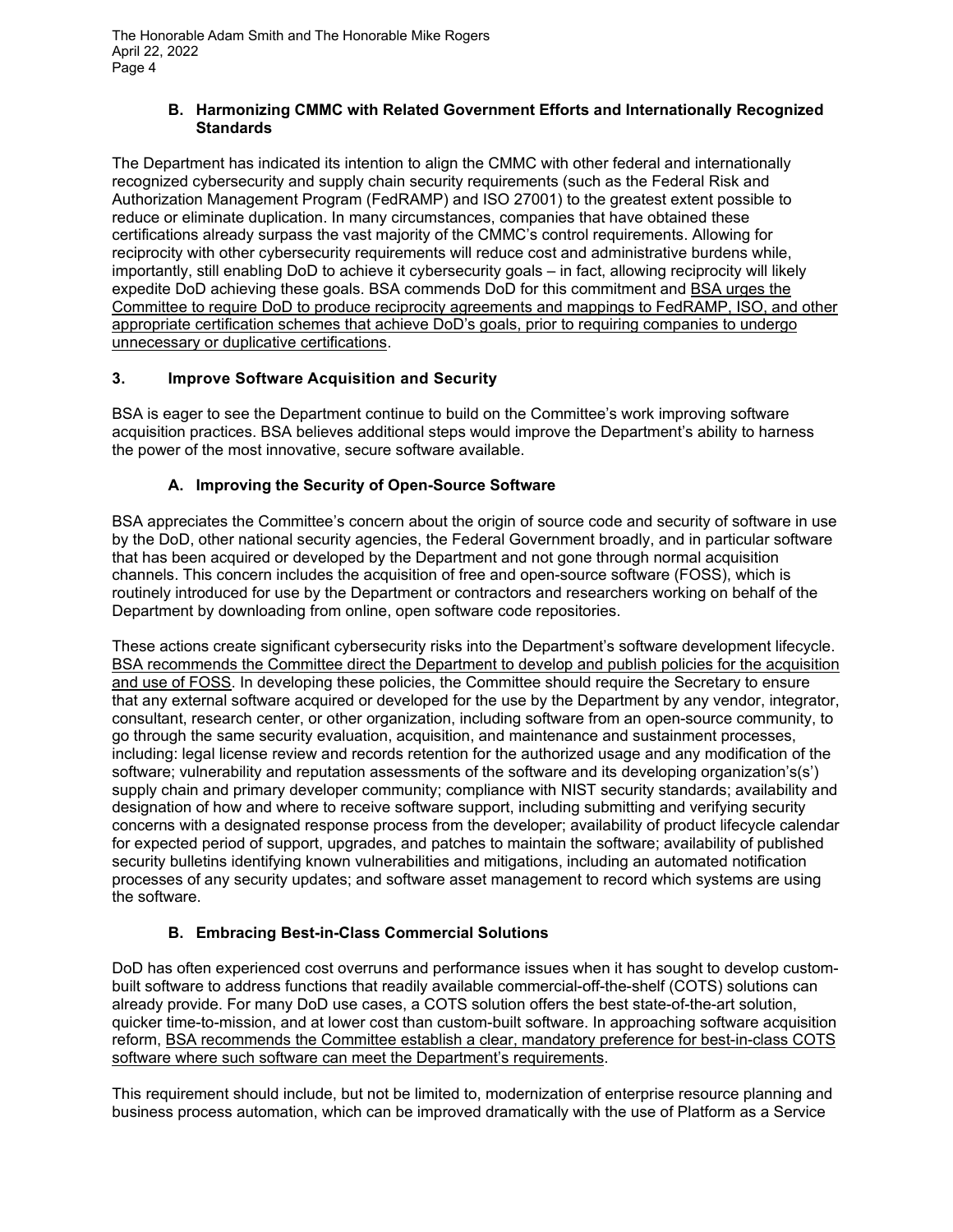(PaaS) and Software as a Service (SaaS) solutions that are available as COTS, and an expansion of the FAR 2.101 definition of COTS to include XaaS (or "anything as a service") offerings that are not sold as items of supply.

BSA recommends the Committee also direct a review of Department of Defense Instruction 5000.75 (Business Capability Acquisition Cycle), to determine whether its business capability acquisition rules align with the need for speed and agility, and whether the rules enable a competitive environment for innovative information technology and software solutions.

Additionally, BSA suggests the Committee should encourage the DoD to digitize the Department's organic industrial base (OIB) maintenance and repair production operation. Military departments own and operate industrial facilities that manufacture, maintain, repair, and overhaul military weapons and equipment (collectively referred to as the OIB). The Department's OIB ensures effective and timely responses to mobilizations, national defense contingency situations, and other emergency requirements. These industrial facilities serve important national security functions and could perform more efficiently and effectively by leveraging the benefits of intelligent and adaptable automation technologies. BSA encourages the Committee to instruct the Department to review maintenance and repair operations within the OIB and identify opportunities to modernize capabilities through digital technologies.

# **C. Overseeing Implementation of Section 835 of the FY21 NDAA**

Ensuring that software is developed and deployed in a secure manner is essential for security, efficiency, and effectiveness at the Department. High-profile attacks from both advanced persistent threat actors and criminals over the last year have highlighted the importance of this issue.

BSA supports Section 835 of the FY21 NDAA, which requires the Department to develop requirements for a secure software development lifecycle. The Committee should ensure that the Department provides guidance and resources to vendors on what practices are needed and should also encourage adoption of existing standards and established practices rather than the creation of new ones. BSA encourages the Committee to review both BSA's Framework for Secure Software[4](#page-4-0) and the National Institute of Standards and Technology's recently published Secure Software Development Framework<sup>[5](#page-4-1)</sup> (which cites to the BSA Framework for Secure Software) as available frameworks.

## **D. Encouraging Broader Use of Security Orchestration Tools**

Software services play a critical role in securing sensitive data and networks, and security orchestration technologies are often at the cutting edge in this regard. BSA supports the pilot program created in the FY21 NDAA (Section 1733) on cybersecurity capability metrics, which would include an assessment of security orchestration technologies. We believe broader use of security orchestration tools within the defense enterprise could pay enormous dividends in improving the accuracy and efficiency of incident response.

## **E. Adopting Software Solutions that Modernize Operations**

As the Department, along with other parts of the Federal Government, examine opportunities to transform and digitize their processes to allow for greater security, efficiency, cost effectiveness, and to improve operations, BSA urges the Committee to consider policies to promote the adoption of digital transformation tools.

Remote online notarization (RON) is an example of an innovative solution that allows trackable, traceable, and fraud-resistant notarial acts be performed electronically and is especially beneficial to individuals unable to easily travel to access notarial services, such as active-duty military stationed overseas. Last year BSA supported the inclusion of the Securing and Enhancing Commerce Using

<span id="page-4-0"></span><sup>4</sup> *See* [Updated: BSA Framework for Secure Software | BSA | The Software Alliance.](https://www.bsa.org/reports/updated-bsa-framework-for-secure-software)

<span id="page-4-1"></span><sup>5</sup> *See* [Secure Software Development Framework |](https://csrc.nist.gov/Projects/ssdf) CSRC (nist.gov).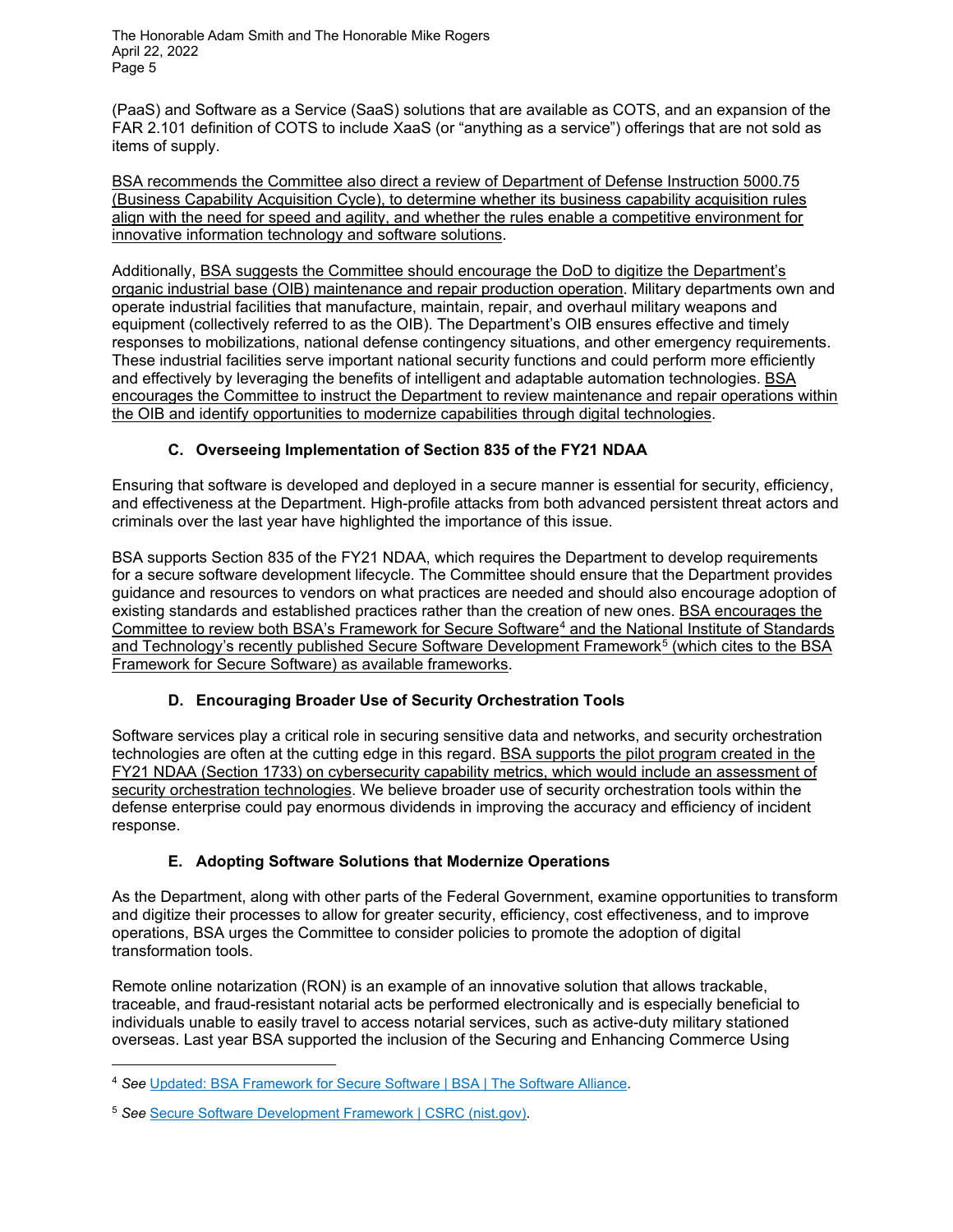Remote and Electronic (SECURE) Notarization Act, which unanimously passed the House of Representatives as Title LXV of H.R. 4350 of the FY22 NDAA. This provision complements state notarial laws while permitting nationwide use of RON, with key consumer protections, including multi-factor authentication of the signer and the use of tamper-evident technology, along with certainty for the interstate recognition of RON. BSA urges the Committee to again incorporate this language.

The Department has also experienced poor user experience because of a lack of focus on designing services and solutions. The Committee should consider directing the Department to prioritize design principles that relate to servicemembers' needs when adopting solutions. Similarly, adopting and utilizing SaaS solutions to automate processes could improve the delivery of business services to servicemembers and their families, and BSA suggests the Committee consider business reforms that streamline services delivered to the military and military families globally.

BSA also supports the DoD's efforts to accelerate implementation of the requirements of the 21<sup>st</sup> Century Integrated Digital Experience Act (21<sup>st</sup> Century IDEA), as well as the committee's oversight in this implementation.  $21<sup>st</sup>$  Century IDEA requires that all federal executive agencies, including the Department of Defense modernize their citizen-facing websites, as well as internal-facing intranets, digitize paperbased forms, and plan for the increased use of electronic signatures to conduct departmental business. The department has made some strides in these areas, as reported in their [21st Century IDEA Report to](https://nam02.safelinks.protection.outlook.com/?url=https%3A%2F%2Fdodcio.defense.gov%2FPortals%2F0%2FDocuments%2F21stCenturyIDEAReport-2021.pdf&data=04%7C01%7Chenryy%40bsa.org%7C8d33bf7e87ad4ee87bec08da1d6d5708%7Ce85c1ade99da4673bcf92fb4b5005777%7C1%7C1%7C637854652725914521%7CUnknown%7CTWFpbGZsb3d8eyJWIjoiMC4wLjAwMDAiLCJQIjoiV2luMzIiLCJBTiI6Ik1haWwiLCJXVCI6Mn0%3D%7C3000&sdata=6fzYTRprlpAxe8Jk8AcMrFX%2BjDfayxAs5uUI5RdfoF0%3D&reserved=0)  [Congress for 2021,](https://nam02.safelinks.protection.outlook.com/?url=https%3A%2F%2Fdodcio.defense.gov%2FPortals%2F0%2FDocuments%2F21stCenturyIDEAReport-2021.pdf&data=04%7C01%7Chenryy%40bsa.org%7C8d33bf7e87ad4ee87bec08da1d6d5708%7Ce85c1ade99da4673bcf92fb4b5005777%7C1%7C1%7C637854652725914521%7CUnknown%7CTWFpbGZsb3d8eyJWIjoiMC4wLjAwMDAiLCJQIjoiV2luMzIiLCJBTiI6Ik1haWwiLCJXVCI6Mn0%3D%7C3000&sdata=6fzYTRprlpAxe8Jk8AcMrFX%2BjDfayxAs5uUI5RdfoF0%3D&reserved=0) but more needs to be done to fully meet the letter and spirit of 21<sup>st</sup> Century IDEA, across all areas highlighted by the law. In the FY2021 conference report that accompanied the National Defense Authorization Act (NDAA), the House Armed Services Committee supported the DOD's implementation of these requirements, while noting the significant positive impact full implementation of this law would have on the department's mission delivery and internal and external customer experience. As a follow-on in FY22, the Committee included additional directive language, noting the importance of a modernized DoD Public Web Program to ensuring DoD websites are secure, accessible, and mobile friendly to all who use them, including active duty and civilian personnel, military families, and the broader defense community. In light of this direction, and the criticality of the issues to be addressed, BSA supports the Committee's continued active oversight of implementation of 21<sup>st</sup> Century IDEA, including encouraging DOD to accelerate modernization of its websites via the Defense Media Activity, digitization of paper forms, and quicker deployment of electronic signature technologies.

## **F. Modernizing Management Capabilities**

Section 836 of the FY21 NDAA directed the Department to develop and integrate advanced digital data management and analytical capabilities. The Department's ADVANA platform has real potential to serve as a baseline capability for enterprise data management. COTS data management capabilities must be more fully incorporated, however, to recognize fully the benefits of such a capability. BSA urges the Committee to direct the Department to integrate COTS products, including commercial XaaS offerings, to the greatest extent practicable, and to develop and submit to the Congressional defense committees a plan for such incorporation. Additionally, we suggest the Committee direct the Department to include budget justification information pertaining to the costs associated with implementing the enterprise data management system beginning with the Department's FY2023 budget request.

## **G. Ensuring Appropriate Implementation of Existing Security Requirements**

BSA understands that the Defense Information Systems Agency's (DISA's) IL-5 heightened level of cloud security adds ten additional controls to its IL-4 security level intended to protect the use of sensitive data stored or accessed by cloud applications. BSA is concerned that DISA is potentially misapplying the Cloud Computing Security Requirements Guidelines (CC SRG) by requiring IL-5 compliance of cloudbased providers of digital identity verification solutions that enable workforce users to authenticate identity to access to IL-5 applications, but which do not themselves handle or store sensitive data protected by IL-5. DISA inferring a higher security requirement than is required potentially misapplies the CC SRG and prevents DISA from accessing best of breed, platform neutral, digital identity solutions from the American companies. BSA suggests the Committee request a briefing or report from DISA and DoD CIO to explain whether and why IL-5 applies to digital identity verification software that authenticates users to IL-5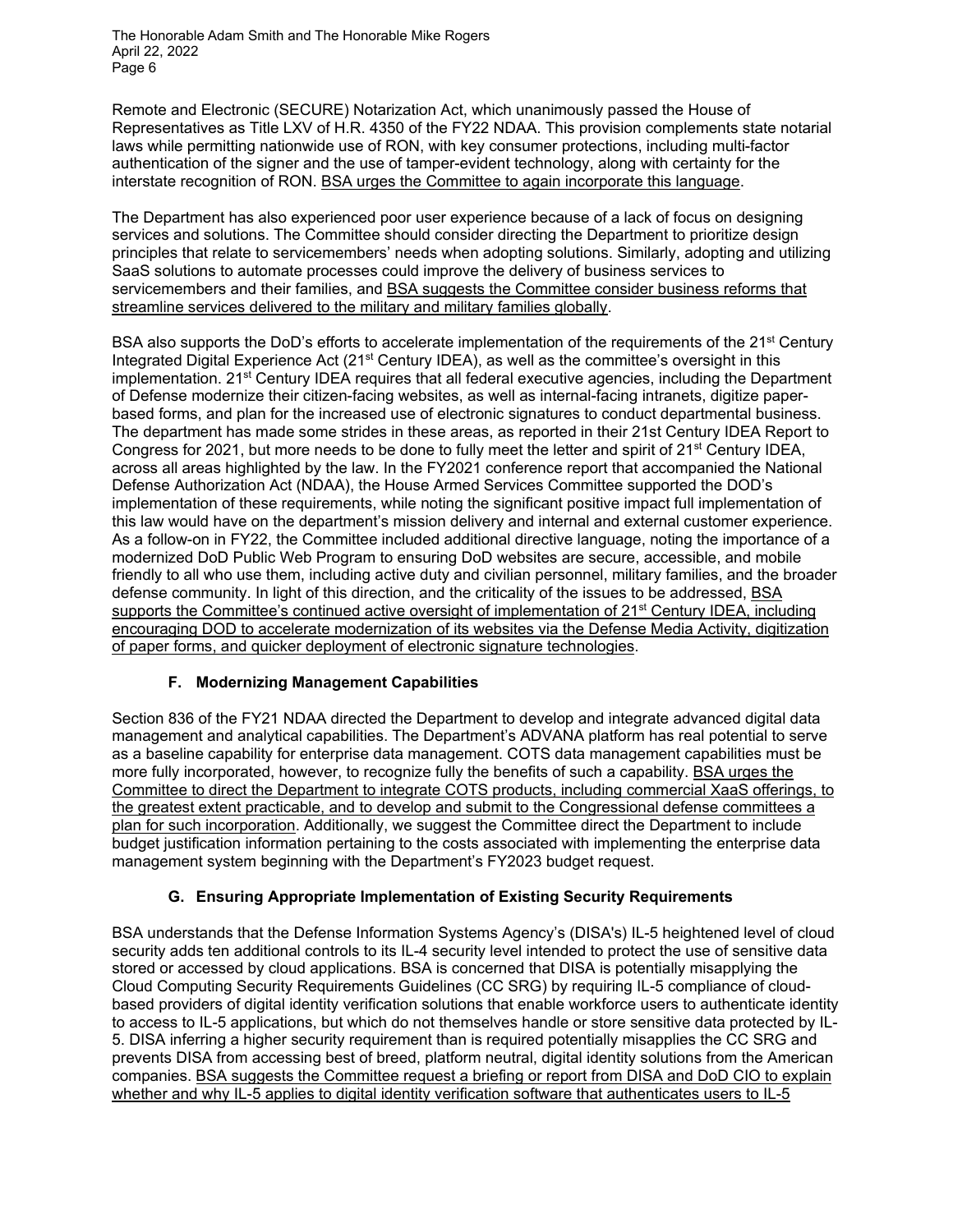applications but does not itself store or access any sensitive data, and how DISA and the DoD CIO are working with the private sector to ensure DoD has access to the most effective solutions.

### **H. Expanding Security Information and Event Management Services to Sensitive CUI**

As the Committee recognizes, COTS security information and event management (SIEM) is integral to effective network security. This capability provides a single security management system that offers full visibility into customer's – including the DoD's – networks, thus allowing a security operations center to respond to a threat in real time. As the DoD continues to transition to a software as a service model, security must remain a key consideration. To ensure the DoD has access to the most innovative and effective services, BSA urges the Committee to direct the Department to explore expanding SIEM for higher sensitivity CUI through a pilot program for COTS SIEM services for IL-5; report to the Committee on the program; and consider aligning with the security orchestration and automated response pilot activity that was directed in the FY2022 NDAA.

### **I. Modernizing the DoD's Data Logging**

With the ever-increasing cybersecurity threat to national security systems and defense networks, such as SolarWinds and Log4j, BSA is concerned that the Department lacks an enterprise-wide standardized format for data logging called for in August 2021 through OMB-21-31, which was issued pursuant to Executive Order 14028 on Improving the Nation's Cybersecurity. However, the DoD has not yet achieved what OMB-21-31 called for. Accordingly, BSA urges the Committee to direct the Department to submit to the Committee a report on its implementation plan for OMB-21-31, including plans for the use of COTS solutions, and to include associated funding for implementation with the Department's budget submission for FY2024.

#### **J. Implementing the Joint Transportation Management System**

The United States Transportation Command has sought to implement the Joint Transportation Management System since 2016. This system seeks to bring efficiency to CONUS and OCONUS sustainment and freight transportation efforts for the military services, DoD agencies, and the National Guard. Since the system was identified as the preferred solution, the DoD has executed several pilot programs, which have demonstrated promising results. However, it is unclear how the Department plans to implement this program. BSA recommends the Committee direct the Department to brief the Committee on its strategy, timeline, and resource requirements to implement the Joint Transportation Management System.

#### **4. Harness Cloud Services**

To help address threats from geopolitical adversaries, the US Government needs to leverage the panoply of cloud solutions that foster innovation and reduce the Government's total cost of acquisition. Infrastructure as a Service (IaaS) and PaaS have proven to be more effective and efficient. Currently, however, guidance promoting these solutions, particularly in connection with multi-cloud solutions, is lacking.

Cloud computing affords agencies access to innovation and the technological flexibility necessary to address mission requirements. Cloud computing offers access to more cost-effective, functional, and proven software solutions. At a base level, it allows users to access all the features and files of their systems without the need to lock-in to technology that will need upgrading over time, or to maintain local data storage resources. Cloud computing also provides agencies access to unique, market-driven partnering relationships associated with the delivery of services. For instance, IaaS and PaaS providers can join their expertise with that of systems integrators to bring enhanced solutions to their customers. All told, these solutions promise cost reduction at a time when resources are in high demand.

Multi-cloud solutions enhance the beneficial effects of cloud computing (improved cybersecurity, resiliency, redundancy, and access to innovation enabled by cloud computing). They encourage cost competition, allow for diversified applications and solutions, and facilitate system interoperability, which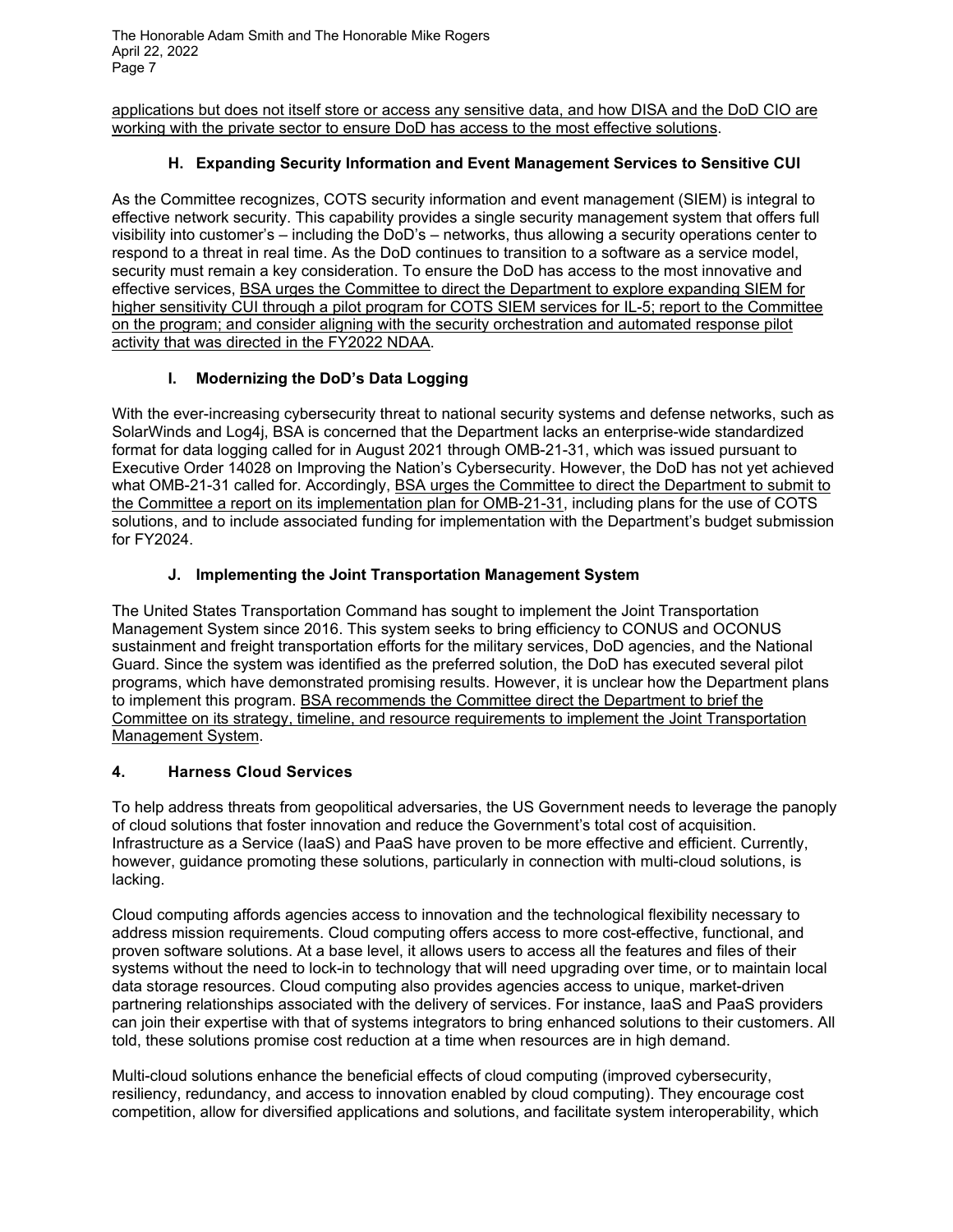can enhance resiliency. They also reduce the risk of vendor lock-in created by the concentration of government data in one CSP cloud. BSA encourages the Committee to direct the Department to leverage cloud solutions to the greatest extent possible, particularly through the programs and recommendations below.

#### **A. Improving FedRAMP**

FedRAMP was designed to accelerate the adoption of secure cloud solutions through the reuse of assessments and authorizations; establish a baseline set of agreed-upon standards for cloud product approval; ensure consistent application of security practices; and improve monitoring. In practice, FedRAMP has struggled to meet its objectives based on the pace of change in security solutions, resourcing, and demands for review and authorizations. The problems are exacerbated by the limited reuse of authorizations to operate (ATOs).

Numerous proposals and programs both inside and outside the DoD have led to a disjointed approach to cybersecurity across the US Government. Multiple silos of cybersecurity standards and requirements have evolved at different agencies hindering a unified approach to cybersecurity at all levels of data classification.

BSA therefore recommends that the Committee direct the Comptroller General to submit a report to the Armed Services Committees on the laws and regulations impacting the US Government's approach to procurement. The report should describe how rules for cybersecurity in procuring cloud services differ among agencies; how agencies are managing risk within their networks; whether ATOs are, or should be, accepted across agencies; how accreditation program at DISA corresponds to FedRAMP and other security requirements; and the status of efforts to establish reciprocity among the various authorizing agencies. The report should provide recommendations for coordinating among different certifications and authorizations to meet the Federal Government's modernization and security objectives.

### **B. Migrating the DoD to Commercial Cloud Services**

DISA is tasked with the migration of DoD applications and services from DoD-owned data centers to commercial cloud services. DISA must provide guidance for this migration to work, including the basis on which DoD can assess the security of both DoD-owned and commercial cloud services. For this transition to be successful, the process DISA uses must be clear and transparent.

BSA understands that DISA's IL-5 heightened level of cloud security adds ten additional controls to its IL-4 security level intended to protect the use of sensitive data stored or accessed by cloud applications. BSA is concerned that DISA is potentially misapplying the CC SRG by an overzealous requirement for IL-5 compliance of cloud-based providers of digital identity verification solutions that enable workforce users to authenticate identity to access to IL-5 applications, but which do not themselves handle or store sensitive data protected by IL-5. DISA staff inferring a higher security requirement than is required potentially misapplies the CC SRG preventing DISA access to best of breed, platform neutral digital identity solutions from the American tech sector. BSA suggests the Committee request a briefing or report from DISA and DoD/CIO explaining whether IL5 applies to digital identity verification software that authenticates users to IL5 applications but does not store or access any sensitive data itself, and what DISA and DoD/CIO are doing to work with the private sector to remediate.

BSA recommends that the Committee instruct DISA to provide the Committee regular reports detailing the process for accrediting cloud service providers, how that process is being communicated to potential vendors, and the status of applications for accreditation as well as submit a report clarifying whether and under what authority DISA waives CC SRG compliance thresholds to require IL-5 controls on commercial cloud applications that do not otherwise trigger the requirement.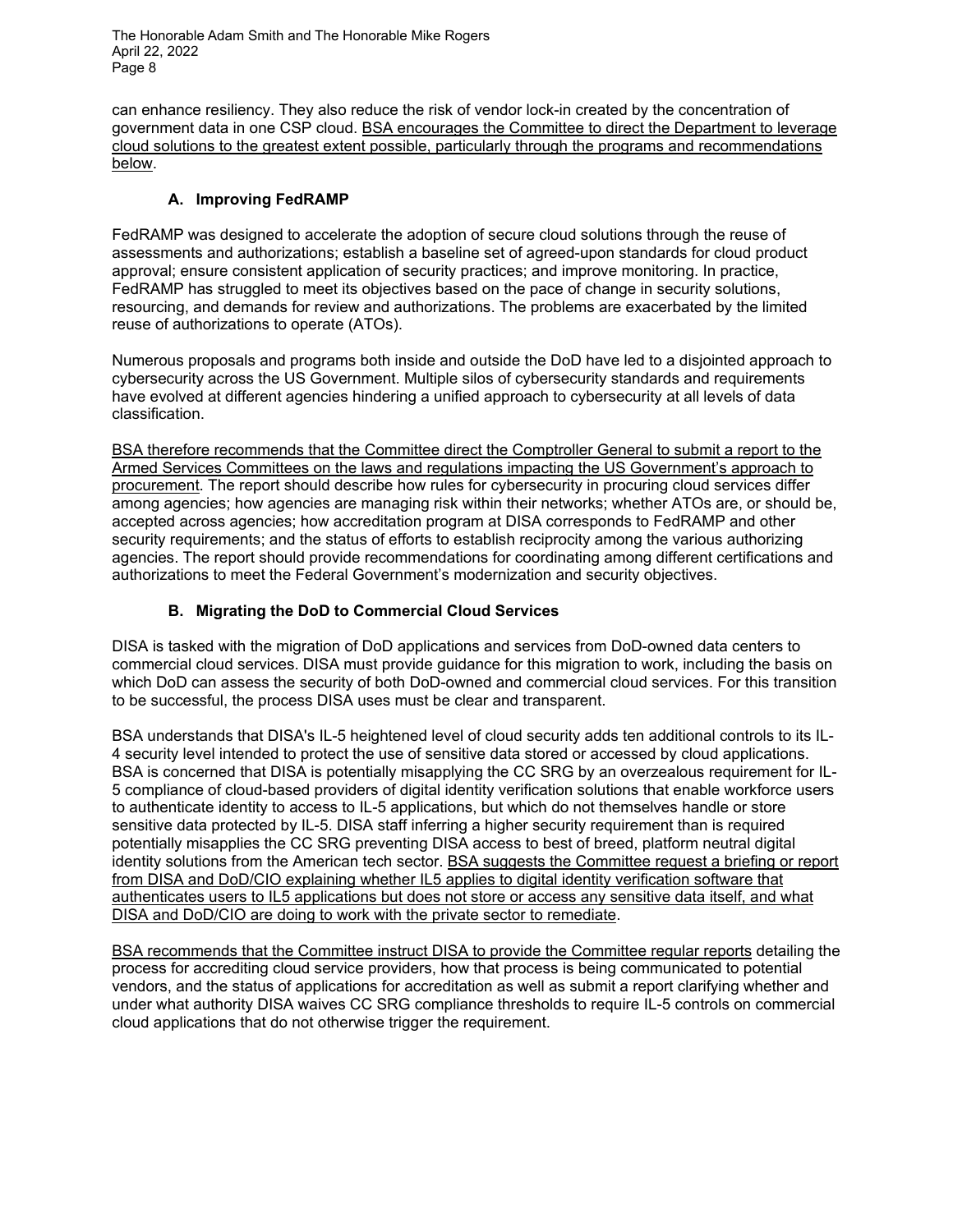#### **C. Leveraging Multi-Cloud Solutions**

Given the benefits of multi-cloud solutions which have previously been recognized by the House Appropriations Committee in the DoD's FY 2020 Appropriation,<sup>[6](#page-8-0)</sup> BSA suggests the Committee direct the FAR Council to advise agencies procuring enterprise cloud services for IaaS or PaaS (as those terms are defined in NIST 800-145) that, for the sake of consistency and predictability in government planning and access to cutting-edge products and services at competitive prices, cloud requirements shall be set forth consistent with the statutory general preference (*e.g.*, 10 USC 2304a) for contract awards to multiple vendors under a task and delivery order contract or a single award to a cloud integrator with multiple cloud service providers as vendors. Where specific mission requirements require an agency to deviate from utilizing a multivendor IaaS or PaaS cloud environment, that agency may do so provided that, prior to procuring the subject cloud services, the Agency Head determines in writing that agency mission requirements necessitate deviating from the preference for multiple IaaS and PaaS contracts. Agencies shall report all such deviations issued in the fiscal year to the appropriate House and Senate committees.

Further, some cloud service models incentivize migrating data to the cloud by offsetting or waiting data egress fees (charges a cloud service provider bills to customers to defray the cost of moving their data from one CSP to another CSP or the customer's own data center), that in many cases would otherwise make it cost prohibitive to move one's data from one provider to another. Egress fees can make it costprohibitive to switch CSPs or work with more than one, as is considered best practice. BSA is concerned that DoD has not accounted for these costs, and that they create lock-in effects and barriers to multicloud use. BSA urges the Committee to direct the Comptroller General of the United States to submit a report to the appropriate Congressional committees on the impact of data egress fees on the DoD's transition to cloud services, including: if data egress fees result in vendor lock-in, and the costs associated with any potential lock-in; how egress fees and related adjustments limit multi-cloud and hybrid cloud architectures, or other requirements; how the Department is addressing the risks associated with data egress fees; if the Department's risk mitigation plan is sufficient; if the department would benefit by requiring that future cloud service procurements prohibit or limit data egress fees; what, if any, egress fees should be allowable; and any additional matters the Comptroller General determines appropriate.

#### **5. Fund Research and Development**

BSA appreciates the Committee's support of research and development (R&D) efforts at the Department, particularly basic and applied research into emerging technologies, such as artificial intelligence (AI), wireless communications networks, and quantum computing. BSA identifies the below opportunities as particularly valuable for the Committee to support.

#### **A. Prioritizing AI Research Investments to Enhance Operational Effectiveness**

U.S. national security is increasingly dependent on the DoD's ability to leverage and integrate AI into its systems. In March 2021, the Congressionally mandated National Security Commission on Artificial Intelligence (NSCAI) issued its final report to the White House and Congress with a list of ten Priority Areas for AI Research Investment, which included: Integrated AI modeling, simulation, and design; Enhanced human-AI interaction and teaming; and Advanced Scene understanding.

BSA recommends that the Committee prioritize funding for AI research that advance these priority areas, including several ongoing programs within DoD, specifically:

- The Air Force Joint Simulation Environment (JSE), which is part of the initial operational test and evaluation component of the F-35 program.
- The Army Synthetic Training Environment (CSTE), which will allow soldiers to conduct realistic training anywhere in the world and enable interoperability with future operational capabilities.

<span id="page-8-0"></span><sup>&</sup>lt;sup>6</sup> The House Appropriations Committee, in its report accompanying DoD's FY 2020 Appropriation, recognized that, as DoD was pursuing a single cloud solution, other agencies were taking a multi-cloud approach based on value to themselves and their programs. U.S. House of Reps., Rept. No. 84, 116<sup>th</sup> Cong., 1<sup>st</sup> Sess., 2019 at 12.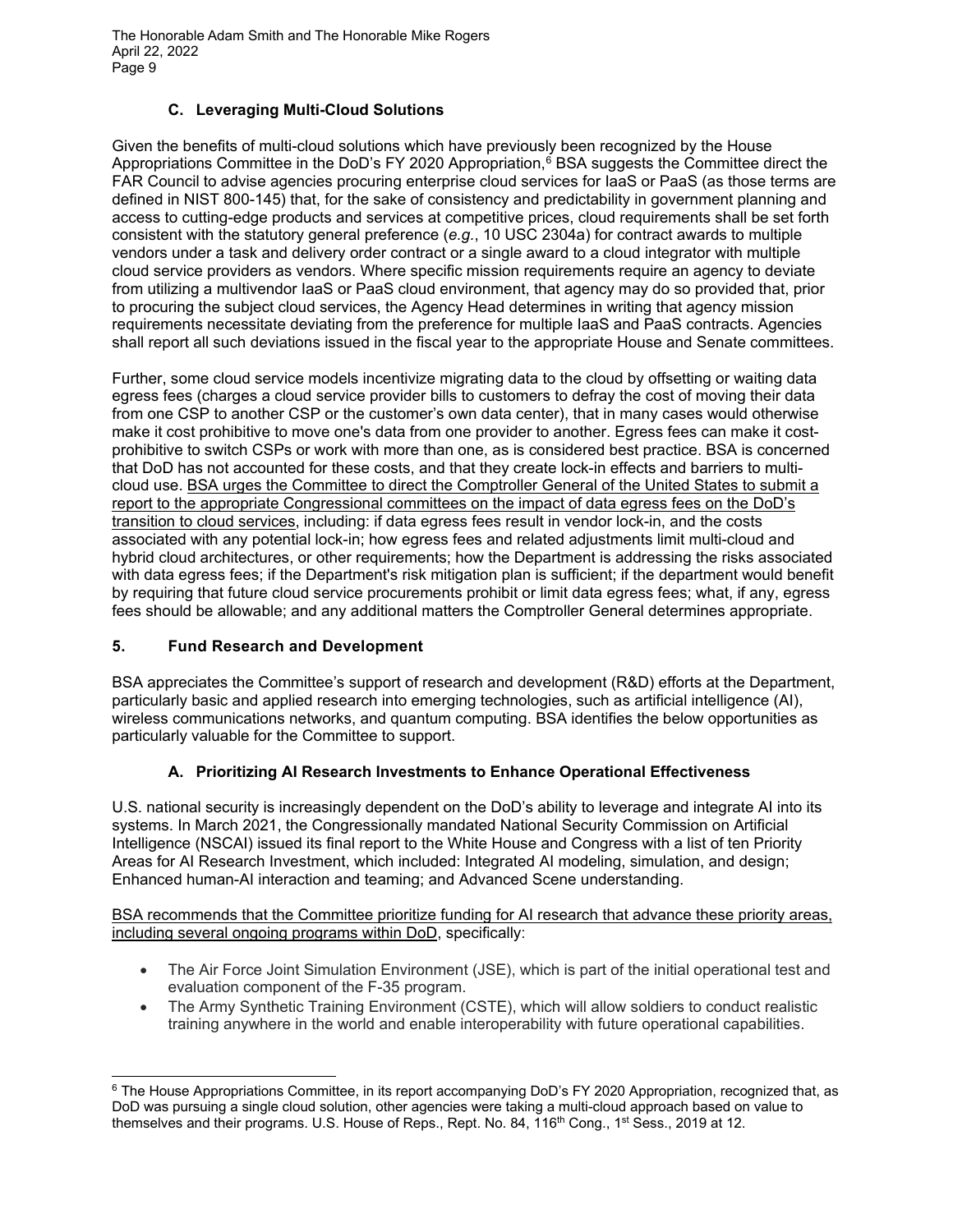• The Air Force Research Lab Information Directorate's "Fight Tonight" program would augment human decision-making through a combination of AI and gaming technologies.

## **B. Supporting Appropriations for AI and Quantum Computing Research**

BSA strongly supports robust investments in quantum computing and AI at the Department. Capitalizing on advances in these areas will depend on vibrant cross-disciplinary R&D, supported by basic and applied research programs across multiple topical areas. BSA strongly supports increases to AI and quantum research and encourage the Committee to prioritize funding for them while sustaining funding for the broader portfolio of basic and applied research. In addition, we encourage the Committee to support research into the development of software for quantum computers, with an emphasis on understanding how secure software development lifecycles will need to evolve for quantum computing environments.

### **C. Supporting R&D in Technologies that Can Foster Supply Chain Security**

BSA appreciates the Committee's support for standardizing supply chain security best practices to improve its acquisition of securely manufactured commercially available products. There is also an opportunity for the Department to lead in the supply chain security arena by investing in the R&D of new technological approaches to fostering supply chain integrity. Promising areas of research include the use of blockchain-based technologies, development of processes to vet third-party components for security issues, and the application of AI for the analysis of supply chain data and anomaly detection, among others. BSA suggests the Committee ensure that the FY23 NDAA dedicate funding specifically for R&D into supply chain technologies through partnerships with academic institutions and other technology leaders.

### **D. Investing in Technology Solutions to 5G Security Challenges**

Over the long run, the most successful strategy for addressing challenges to 5G supply chain security and cybersecurity will be to invest in innovation. Technologies such as standards-based, virtualized radio access network solutions supporting open interfaces, for example, hold the potential to transform the marketplace in ways that foster a more diverse, competitive supplier base that can compete on the grounds of security. Cultivating secure, open architectures will be important foundations for these technologies and will enable further innovation. In addition, as 5G dramatically expands the volume of data transiting networks, new approaches to encryption will be vital. BSA supports Section 225 and 9202 of the FY21 NDAA, which establishes an Innovation Fund for 5G. Among other things, the Innovation Fund is designed to support the development of open standard-based and interoperable solutions, and open architectures. This can help ensure that the Department not only has many suppliers to choose from but is prepared to operate securely in this rapidly evolving environment.

#### **6. Provide Resources for Capacity Building and US Leadership**

As the Department and the broader US Government increasingly confront challenges that are innately transnational – such as securing complex supply chains, combatting malicious cyber actors, and maintaining resilience for global operations – BSA believes international cooperation is more important than ever.

Currently, the US Government's capacity-building tools for cybersecurity are under-resourced. BSA supports the establishment of dedicated US government cybersecurity capacity-building tools through the Departments of State, Defense, and Commerce, and we urge the Committee to evaluate existing capacity-building authorities to determine whether they are sufficient to fully support global cybersecurity capacity-building initiatives.

The Department should also continue to lead on ethical practices and policies. BSA firmly believes that AI can do great things, but we recognize that it must be developed and deployed responsibly. In the FY21 NDAA, the Committee directed the Department to consider acquisition of AI that is ethically and responsibly developed. This was an important step and BSA supports continuing to ensure these values